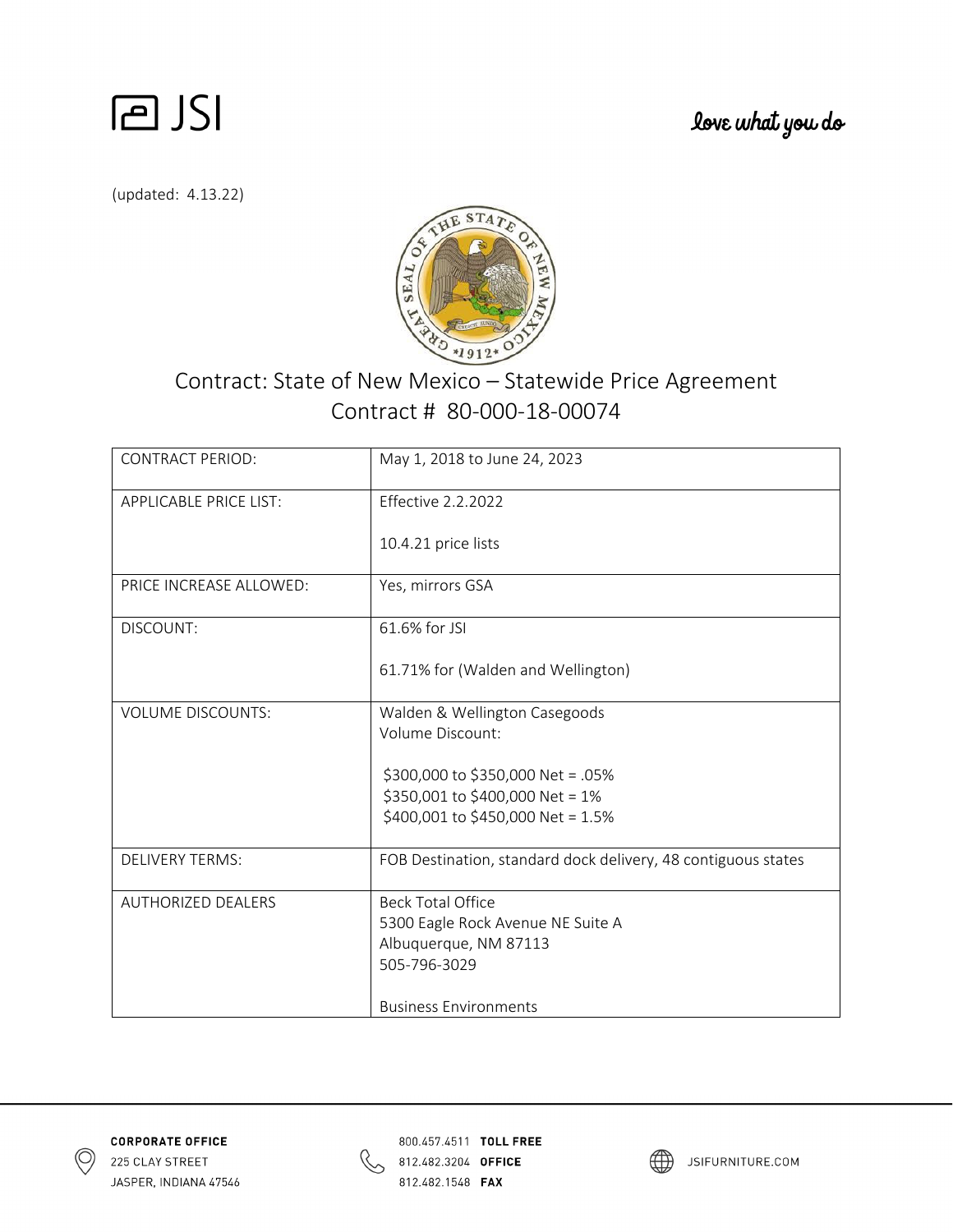|                        | 5351 Wilshire Ave NE         |
|------------------------|------------------------------|
|                        | Albuquerque, NM 87113        |
|                        | 505-830-7862                 |
|                        |                              |
|                        |                              |
|                        | <b>Contract Associates</b>   |
|                        | 219 Central Avenue SW        |
|                        | Albuquerque, NM 87102        |
|                        | 505-881-8070                 |
|                        |                              |
|                        |                              |
|                        | Creative Interiors, Inc.     |
|                        | 1030 Agua Fria Street        |
|                        | Santa Fe, NM 87501           |
|                        | 505-983-3384                 |
|                        |                              |
|                        | Goodman's                    |
|                        | 4860 Pan American Freeway NE |
|                        | Albuquerque, NM 87109        |
|                        | 505-999-5902                 |
|                        |                              |
|                        | Indoff                       |
|                        | 1217 Pinnacle View Dr NW     |
|                        | Albuquerque, NM 87113        |
|                        | 505-401-6046                 |
|                        |                              |
|                        | Workspace Dynamics           |
|                        | 4711 Lomas Boulevard NE      |
|                        | Albuquerque, NM 87110        |
|                        |                              |
|                        |                              |
| STATE AGENCY ORDERING  | Jasper Group                 |
| ADDRESS:               | c/o Dealer of Record         |
|                        | 225 Clay Street              |
|                        |                              |
|                        | Jasper, IN 47546             |
| SHIPPING REQUIREMENTS: |                              |
|                        | 60 days                      |
| CREDIT CARDS ALLOWED:  | Yes                          |
| PAYMENT TERMS:         | 1% 15, net 30 days           |





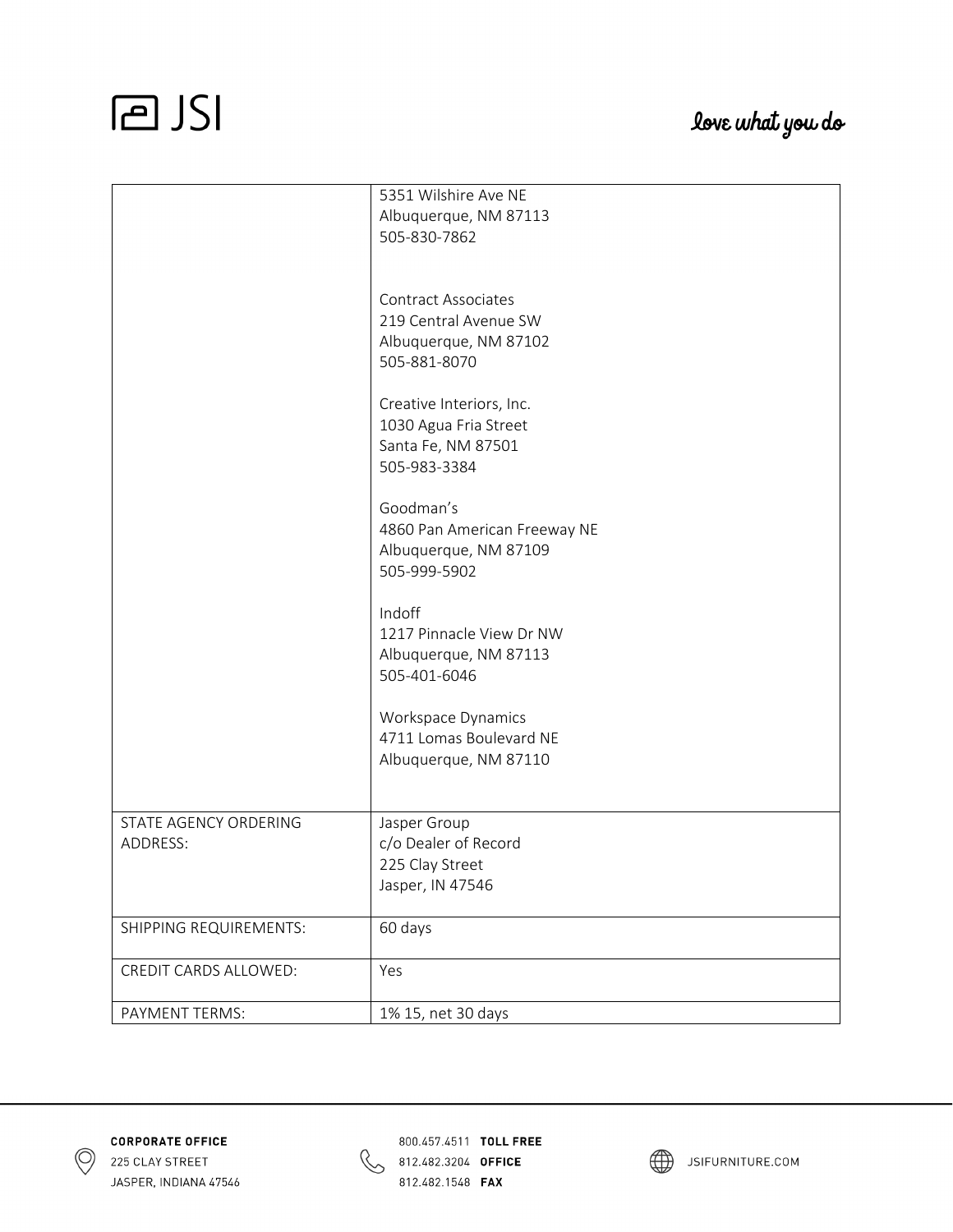## love what you do

| WARRANTY:                                 | Limited Lifetime Warranty   |
|-------------------------------------------|-----------------------------|
|                                           |                             |
| ADDITIONAL SPECIAL CONDITIONS:            | None                        |
| <b>TEMPORARY 9% MATERIAL</b><br>SURCHARGE | Allowed effective 4.13.2022 |

JSI Product By Series and SIN Number (as of 8/19/21)

#### SIN 33721 Casegoods

| BeSpace           |
|-------------------|
| Broadway +        |
| Brogan            |
| Congress          |
| Finale            |
| Flux              |
| Shuffle           |
| Strata            |
| Vision Laminate   |
| Vision Veneer     |
| Walden            |
| Wellington        |
| Privacy Solutions |

Tables

 Arwyn Axis Bentley BeSpace Bourne Bravado Broadway + (Conference & Occasional) Brogan (Conference & Occasional)





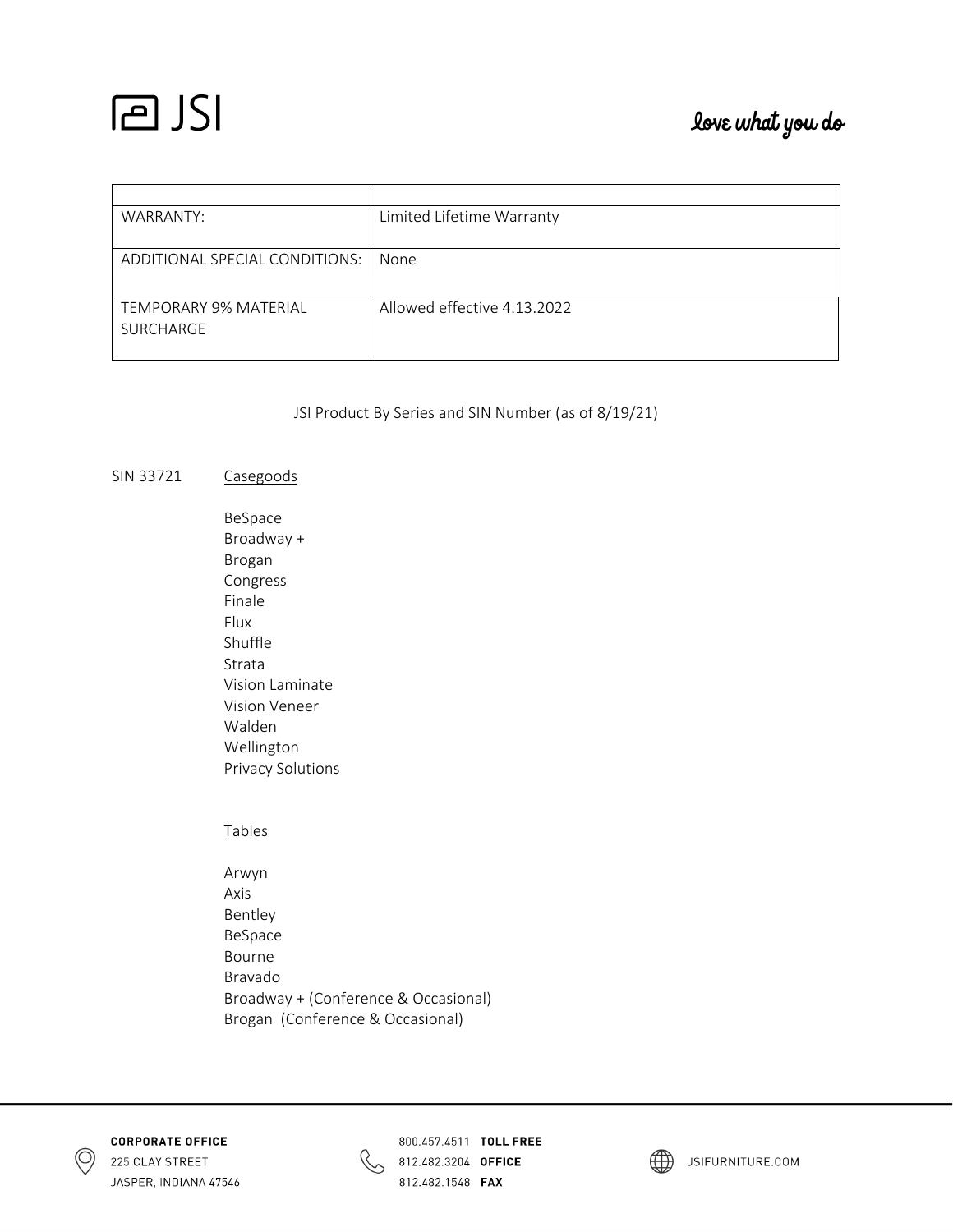## love what you do

## **PJSI**

Collective Conference

Collective Presentation Connect Encore Finale (Conference & Occasional) Finn & Finn Nu Fresco Base Hedron Indie and Pillows Jefferson Lincoln Knox Laurel Lok Luci Menu Tables & Bases Moto Native Nosh Olympian Prep Privacy Solutions Prost Reef Romy Shuffle (Conference & Occasional) Stockton Traditional Trail Vision (Conference) Walden (Conference) (Note price reduction on GP8NTR4‐0038) Wellington (Conference) (Note price reduction on WE8JOT4‐48144, WE8JOT4‐48120, WE8JOT4‐4896, WE8JDT4‐0038 , WE8JDT4‐0042 and GP8NTR4‐0038) Ziva

Upholstered Lounge Seating

 Arwyn BeSpace Caav





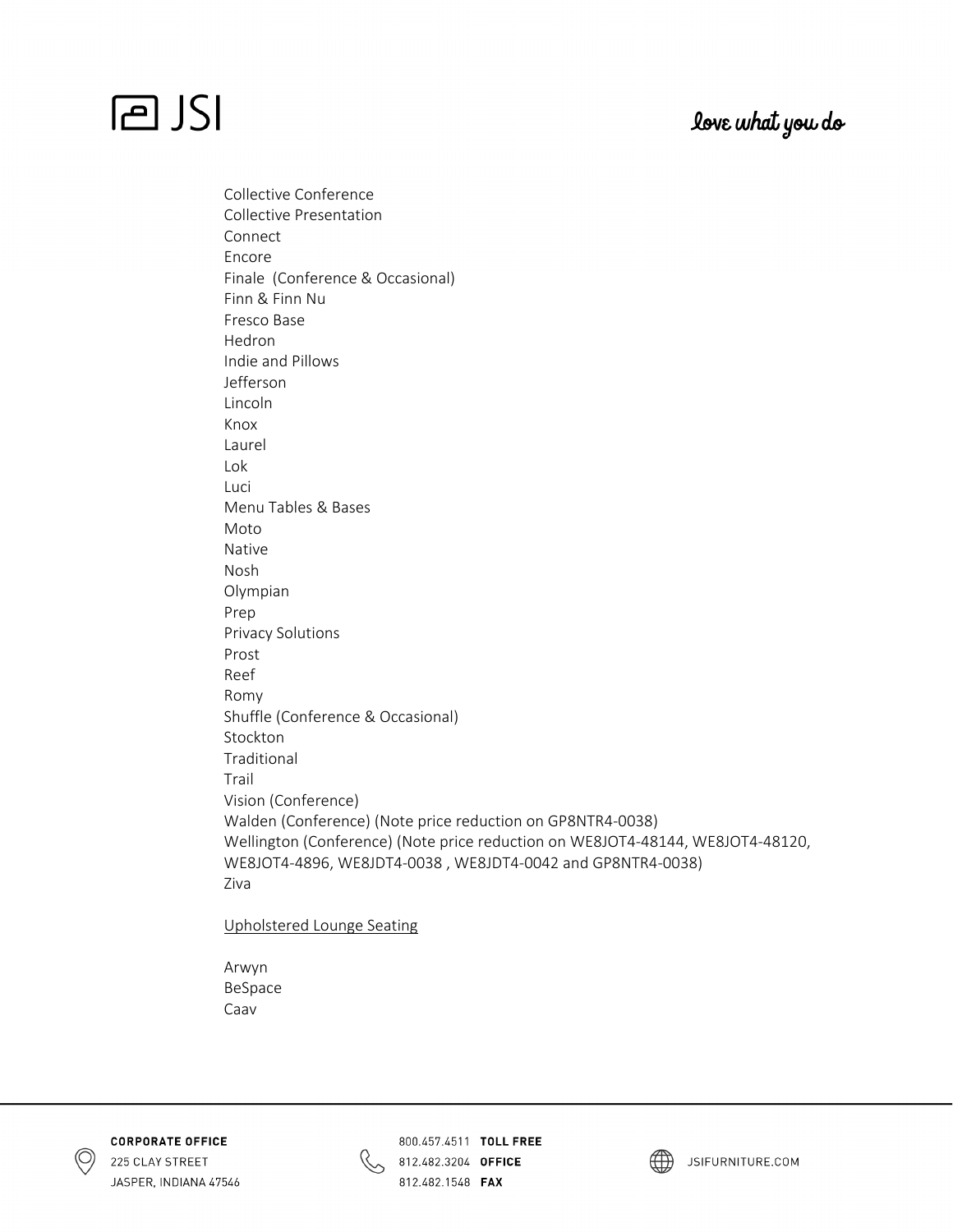## love what you do

 Corbin Encore Finn & Finn Nu Harbor Hedron Hudson Indie Luci Moto Olympian Pillows Portrait Privacy Solutions Regal Ziva

### Multiple Seating

 BeSpace Connect Encore Hedron (does not include 2 seat lounge) Knox Laurel Moto Olympian Ziva

### Multi‐Purpose Seating

 Addison Alden Americana (not 4 star bases) Ansen Arwyn Avalon Bison Boston (not 4 star bases) Bourne Bryn





800.457.4511 TOLL FREE 812.482.3204 OFFICE 812.482.1548 **FAX** 

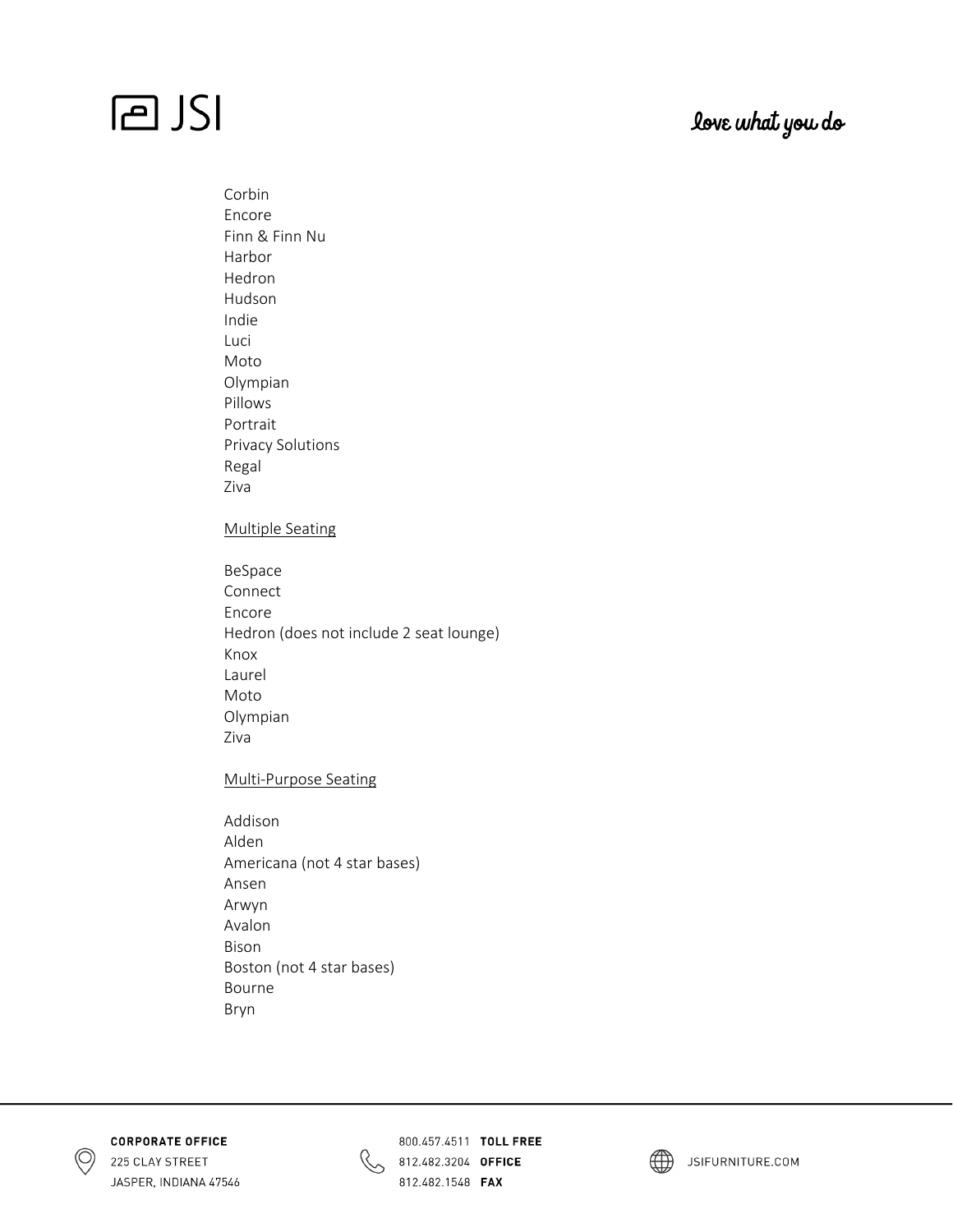### love what you do

 Cabaret Class Act Classmate Collective Motion Mini Stool Collegian Esque Garvey/R5 Gatsby Hanover Harbor Indie Jude Knox Kyla Mackey Madison Melrose Millie Newton Oxley Portrait (Guest and Swivel) Protocol (does not include T‐arm version) Proxy (does not include Loop‐arm version) Ramona Ria Sosa Tara Totem Tyler Waltham (Guest and Swivel) Wink

#### Stack Seating

 Cym Hoopz Knox Milk Trinity



**CORPORATE OFFICE** 225 CLAY STREET JASPER, INDIANA 47546



800.457.4511 TOLL FREE 812.482.3204 OFFICE 812.482.1548 **FAX** 



JSIFURNITURE.COM